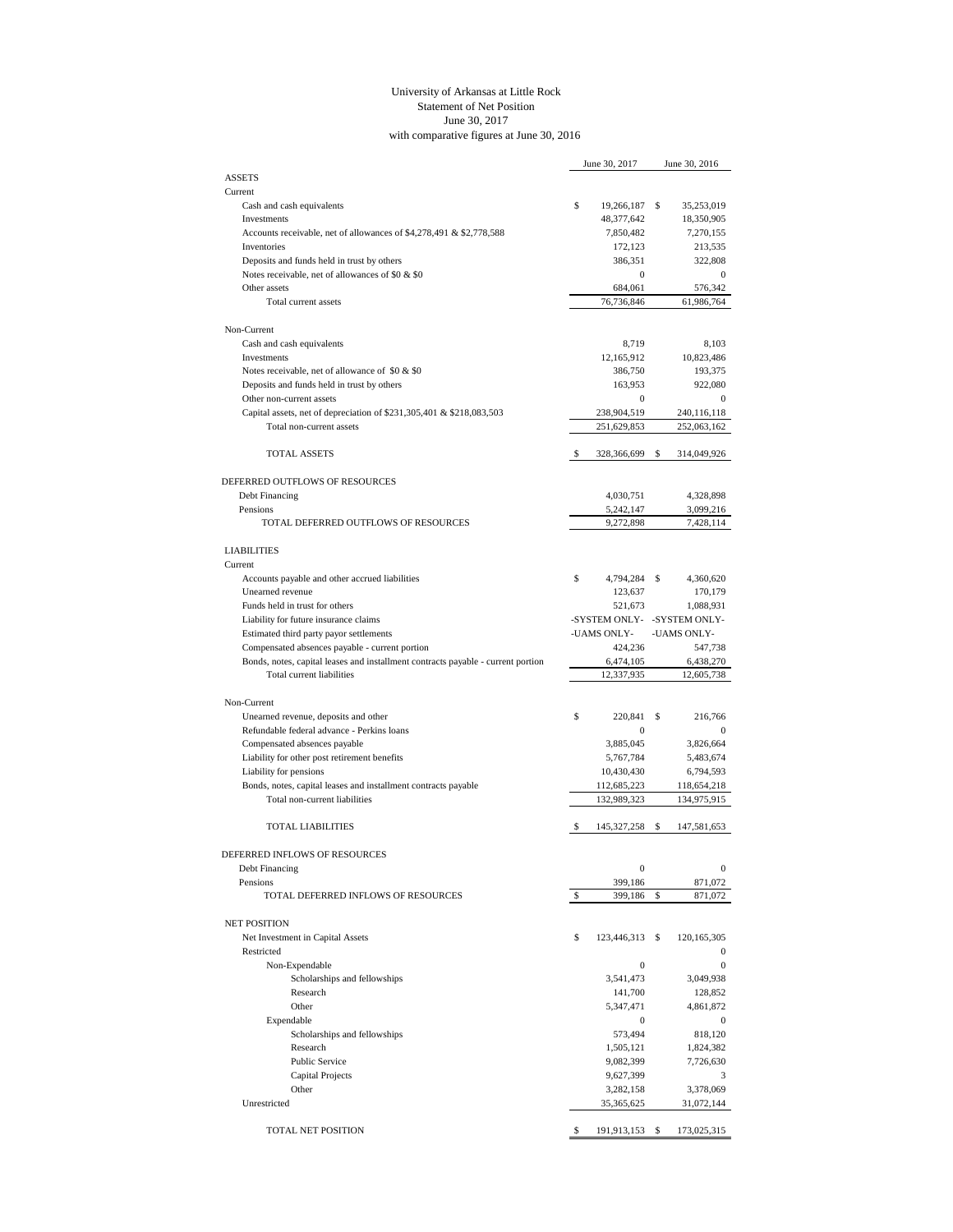## University of Arkansas at Little Rock Statement of Revenues, Expenses and Changes in Net Position For The Year Ended June 30, 2017 with comparative figures for 2016

|                                                                                      | Year Ended           |              | Year Ended       |
|--------------------------------------------------------------------------------------|----------------------|--------------|------------------|
| <b>Operating Revenues</b>                                                            | June 30, 2017        |              | June 30, 2016    |
| Student tuition & fees, net of scholarship allowances of \$25,608,588 & \$25,220,597 | \$<br>50,123,157     | $\mathbb{S}$ | 47,512,629       |
| Federal and county appropriations                                                    | $\boldsymbol{0}$     |              | $\overline{0}$   |
| Federal grants and contracts                                                         | 14,094,035           |              | 10,756,677       |
| State and local grants and contracts                                                 | 12,755,636           |              | 12,155,697       |
| Non-governmental grants and contracts                                                | 1,334,297            |              | 1,515,755        |
| Sales and services of educational departments                                        | 1,866,605            |              | 2,091,069        |
| Auxiliary enterprises                                                                | $\mathbf{0}$         |              | $\mathbf{0}$     |
| Athletics, net of scholarship allowances of \$1,387,029 & \$1,328,330                | 5,414,073            |              | 4,521,259        |
| Housing/food service, net of scholarship allowances of \$3,423,398 & \$3,492,978     | 6,673,497            |              | 6,657,824        |
| Bookstore, net of scholarship allowances of \$124,106 & \$143,462                    | 242,506              |              | 262,062          |
| Other auxiliary enterprises, net of scholarship allowances of \$0 $\&$ \$0           | 1,306,197            |              | 1,650,799        |
| Other operating revenues                                                             | 1,957,983            |              | 1,926,681        |
| Total operating revenues                                                             | 95,767,986           |              | 89,050,452       |
| <b>Operating Expenses</b>                                                            |                      |              |                  |
| Compensation and benefits                                                            | 116,944,732          |              | 115,309,914      |
| Supplies and services                                                                | 43,290,510           |              | 42,156,599       |
| Scholarships and fellowships                                                         | 14,759,623           |              | 14,773,861       |
| Depreciation                                                                         | 16,056,746           |              | 15,651,059       |
| Total operating expenses                                                             | 191,051,611          |              | 187,891,433      |
|                                                                                      |                      |              |                  |
| Operating income (loss)                                                              | (95, 283, 625)       |              | (98, 840, 981)   |
| Non-Operating Revenues (Expenses)                                                    |                      |              |                  |
| State appropriations                                                                 | 68,575,478           |              | 68,359,480       |
| Property and sales tax                                                               | $\Omega$             |              | $\Omega$         |
| Federal grants                                                                       | 16,270,438           |              | 16,597,677       |
| State and local grants                                                               | 7,358,014            |              | 7,358,513        |
| Non-governmental grants                                                              | 1,053,780            |              | 1,084,460        |
| Gifts                                                                                | 4,975,993            |              | 7,163,137        |
| Investment income (net)                                                              | 1,685,334            |              | 609,009          |
| Interest and fees on capital asset-related debt                                      | (3,170,698)          |              | (3,021,764)      |
| Gain (loss) on disposal of assets                                                    | (47, 186)            |              | (3,753)          |
| Other                                                                                | $\mathbf{0}$         |              | (477, 324)       |
| Net non-operating revenues                                                           | 96,701,153           |              | 97,669,435       |
| Income before other revenues and expenses                                            | 1,417,528            |              | (1, 171, 546)    |
| Other Changes in Net Position                                                        | $\boldsymbol{0}$     |              | $\bf{0}$         |
| Capital appropriations                                                               | $\mathbf{0}$         |              | $\mathbf{0}$     |
| Capital grants and gifts                                                             | 17,470,310           |              | 180,072          |
| Adjustments to prior year revenues and expenses                                      | $\bf{0}$             |              | $\bf{0}$         |
| Other                                                                                | $\mathbf{0}$         |              | $\boldsymbol{0}$ |
| Total other revenues and expenses                                                    | 17,470,310           |              | 180,072          |
|                                                                                      |                      |              |                  |
| Increase (decrease) in net position                                                  | 18,887,838           |              | (991, 474)       |
| Net Position, beginning of year                                                      | 173,025,315          |              | 174,016,789      |
| Net Position, end of year                                                            | \$<br>191,913,153 \$ |              | 173,025,315      |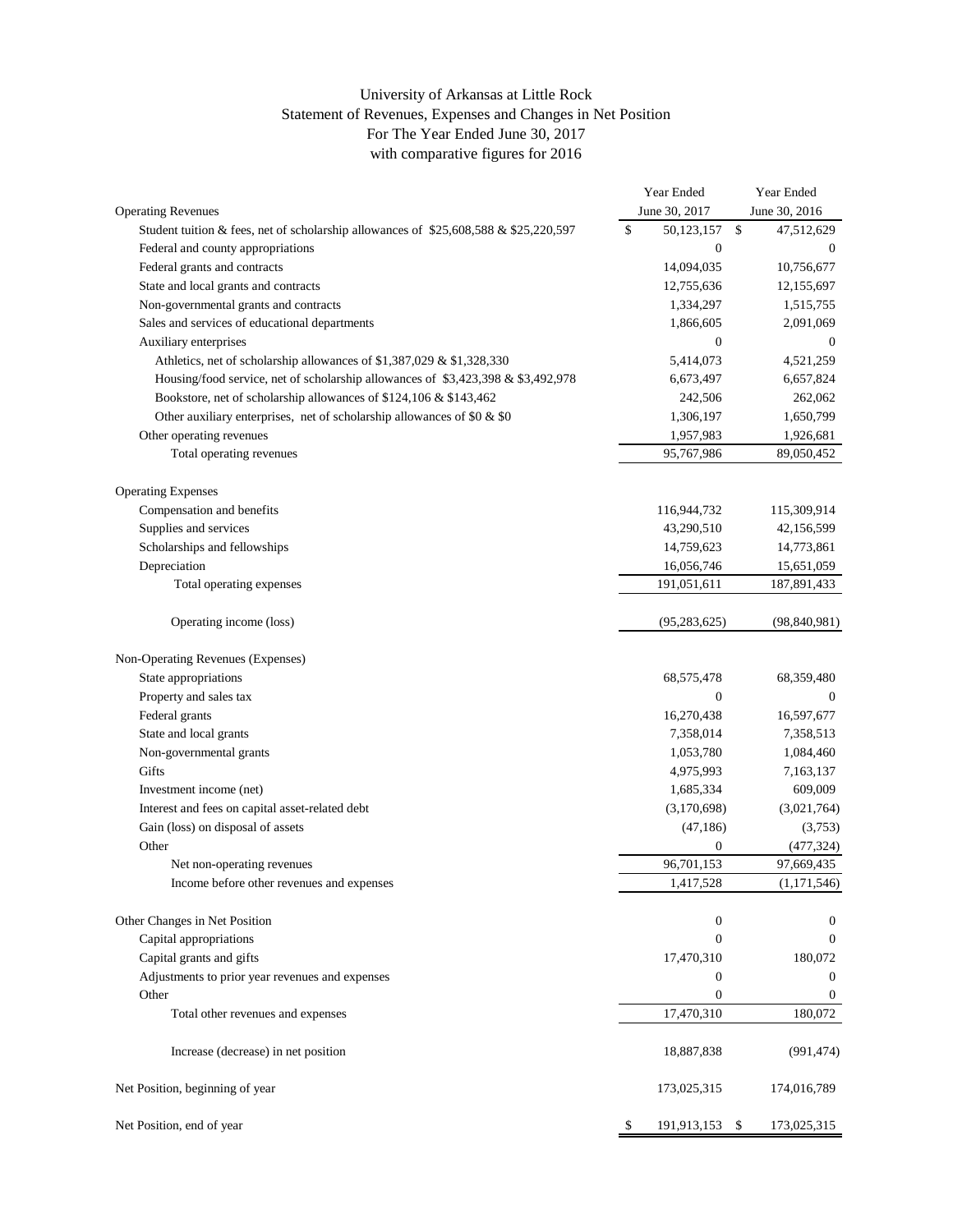## University of Arkansas at Little Rock Statement of Cash Flows - Direct Method For The Year Ended June 30, 2017 with comparative figures for 2016

|                                                                      | Year Ended       | Year Ended       |
|----------------------------------------------------------------------|------------------|------------------|
| Cash Flows from Operating Activities                                 | June 30, 2017    | June 30, 2016    |
| Student tuition and fees (net of scholarships)                       | \$<br>52,242,942 | \$<br>48,981,152 |
| Federal and county appropriations                                    | $\overline{0}$   | $\overline{0}$   |
| Grants and contracts                                                 | 26,582,018       | 25,673,100       |
| Collection of loans and interest                                     | 41,008           | $\mathbf{0}$     |
| Auxiliary enterprise revenues:                                       | $\boldsymbol{0}$ | $\mathbf{0}$     |
| Athletics                                                            | 5,161,455        | 4,393,728        |
| Housing and food service                                             | 6,672,497        | 6,657,824        |
| <b>Bookstore</b>                                                     | 242,506          | 262,062          |
| Other auxiliary enterprises                                          | 1,282,727        | 1,640,836        |
| Payments to employees                                                | (91, 837, 449)   | (91,670,763)     |
| Payment of employee benefits                                         | (23, 535, 357)   | (24, 482, 706)   |
| Payments to suppliers                                                | (43,291,417)     | (43,831,745)     |
| Loans issued to students                                             | $\boldsymbol{0}$ | $\overline{0}$   |
| Scholarships and fellowships                                         | (14,759,623)     | (14,773,861)     |
| Other receipts (payments)                                            | 3,065,820        | 3,818,121        |
| Net cash provided (used) by operating activities                     | (78, 132, 873)   | (83, 332, 252)   |
|                                                                      |                  |                  |
| Cash Flows from Noncapital Financing Activities                      |                  |                  |
| State appropriations                                                 | 68,575,478       | 68,359,480       |
| Property and sales tax                                               | 0                | $\overline{0}$   |
| Gifts and grants for other than capital purposes                     | 29,658,224       | 32,203,787       |
| Repayment of loans                                                   | $\boldsymbol{0}$ | $\overline{0}$   |
| Direct Lending, Plus and FFEL loan receipts                          | 58,951,108       | 58,442,614       |
| Direct Lending, Plus and FFEL loan payments                          | (59, 571, 850)   | (59, 545, 414)   |
| Other agency funds - net                                             | 53,483           | 207,468          |
| Refunds to grantors                                                  | $\mathbf{0}$     | $\mathbf{0}$     |
| Inter-fund loan                                                      | (193, 375)       | (193, 375)       |
| Net cash provided (used) by noncapital financing activities          | 97,473,068       | 99,474,560       |
| Cash Flows from Capital and Related Financing Activities             |                  |                  |
| Distributions from debt proceeds                                     | 684,118          | 4,667,333        |
| Capital appropriations                                               | $\mathbf{0}$     | $\overline{0}$   |
| Capital grants and gifts                                             | 17,408,755       | $\overline{0}$   |
| Property taxes - capital allocation                                  | $\bf{0}$         | $\overline{0}$   |
| Proceeds from sale of capital assets                                 | $\mathbf{0}$     | $\mathbf{0}$     |
| Purchases of capital assets                                          | (13,782,923)     | (5,046,585)      |
| Payment of capital related principal on debt                         | (5,172,292)      | (6,743,768)      |
| Payments of capital related interest and fees                        | (4,775,567)      | (4,606,438)      |
| Insurance proceeds                                                   | $\boldsymbol{0}$ | $\boldsymbol{0}$ |
| Payments to/from trustee for reserve                                 | $\mathbf{0}$     | $\overline{0}$   |
| Net cash provided (used) by capital and related financing activities | (5,637,909)      | (11, 729, 458)   |
| Cash Flows from Investing Activities                                 |                  |                  |
| Proceeds from sales and maturities of investments                    | 74,293           | 48,614           |
| Investment income (net of fees)                                      | 432,567          | 808,779          |
| Purchases of investments                                             | (30, 195, 362)   | (766, 126)       |
| Net cash provided (used) by investing activities                     | (29,688,502)     | 91,267           |
|                                                                      |                  |                  |
| Net increase in cash                                                 | (15,986,216)     | 4,504,117        |
| Cash, beginning of year                                              | 35,261,122       | 30,757,005       |
| Cash, end of year                                                    | \$<br>19,274,906 | \$<br>35,261,122 |